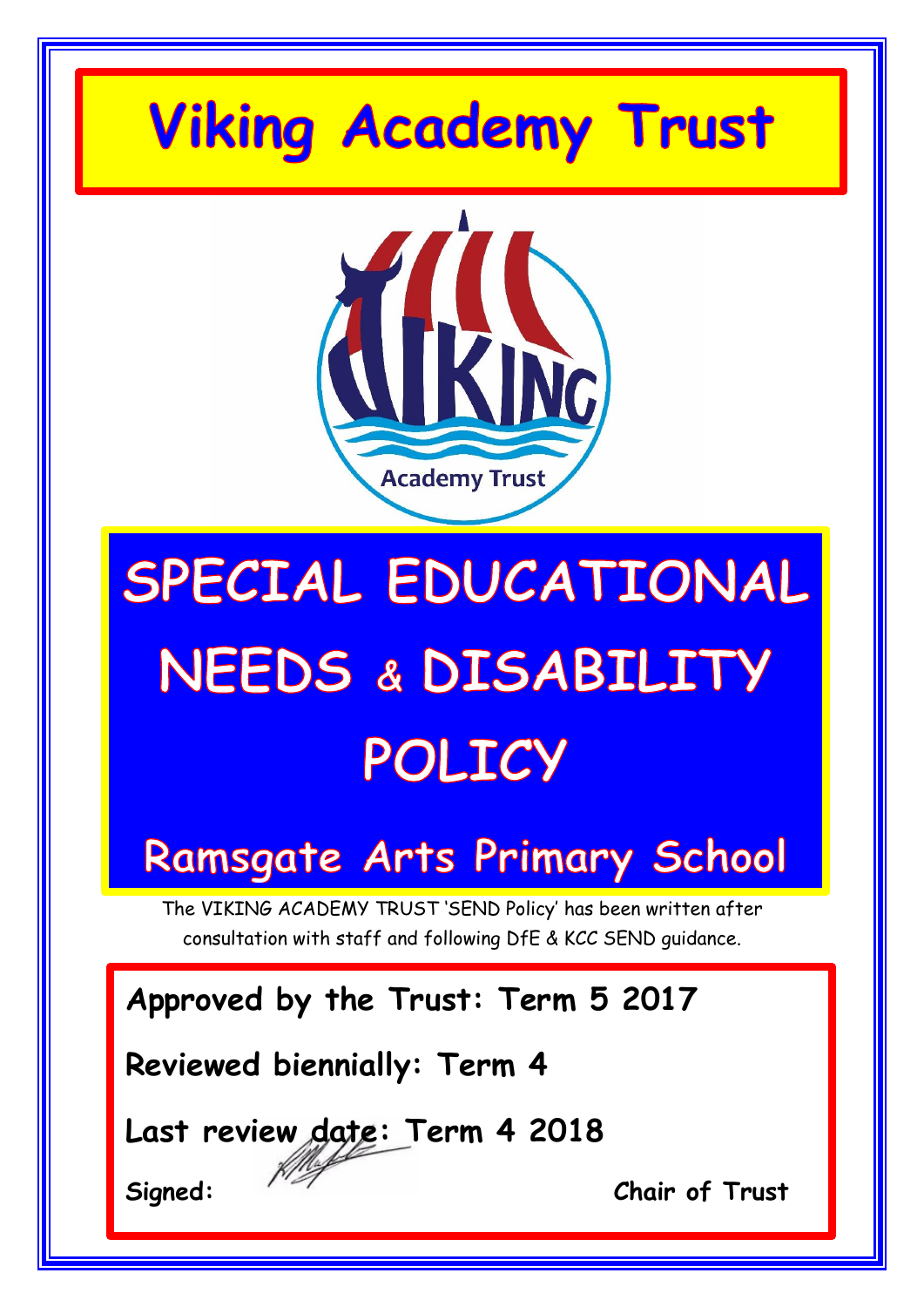## **SPECIAL EDUCATIONAL NEEDS & DISABILITY POLICY**

### **Viking Academy Trust**

#### **Schools in the Viking Academy Trust (VAT)**

Chilton Primary School Ramsgate Arts Primary School Upton Junior School

#### This '**SPECIAL EDUCATIONAL NEEDS & DISABILITY POLICY'** is for the **RAMSGATE ARTS PRIMARY SCHOOL.**

This policy should be read in conjunction with the following Viking Academy Trust / Ramsgate Arts Primary School policies:

- Accessibility Policy;
- Admissions Policy and
- Behaviour/Discipline Policy;
- Child Protection Policy;
- Complaints Policy;
- Equalities Policy;
- Teaching and Learning Policy;
- Home Learning Policy

This policy has also been written in line with the requirements of:-

- Children and Families Act 2014
- SEND Code of Practice 2015
- Equality Act 2010
- Schools Admissions Code, DfE 1 Feb 2012
- The School Information (England) (Amendment) Regulations 2012 SI 2012 1124
- The School Information (England) (Amendment) Regulations 2013 -SI 2013 758

The VAT believes that every teacher is a teacher of every child, including those with Special Educational Needs. This policy is produced with the aim of all pupils to be fully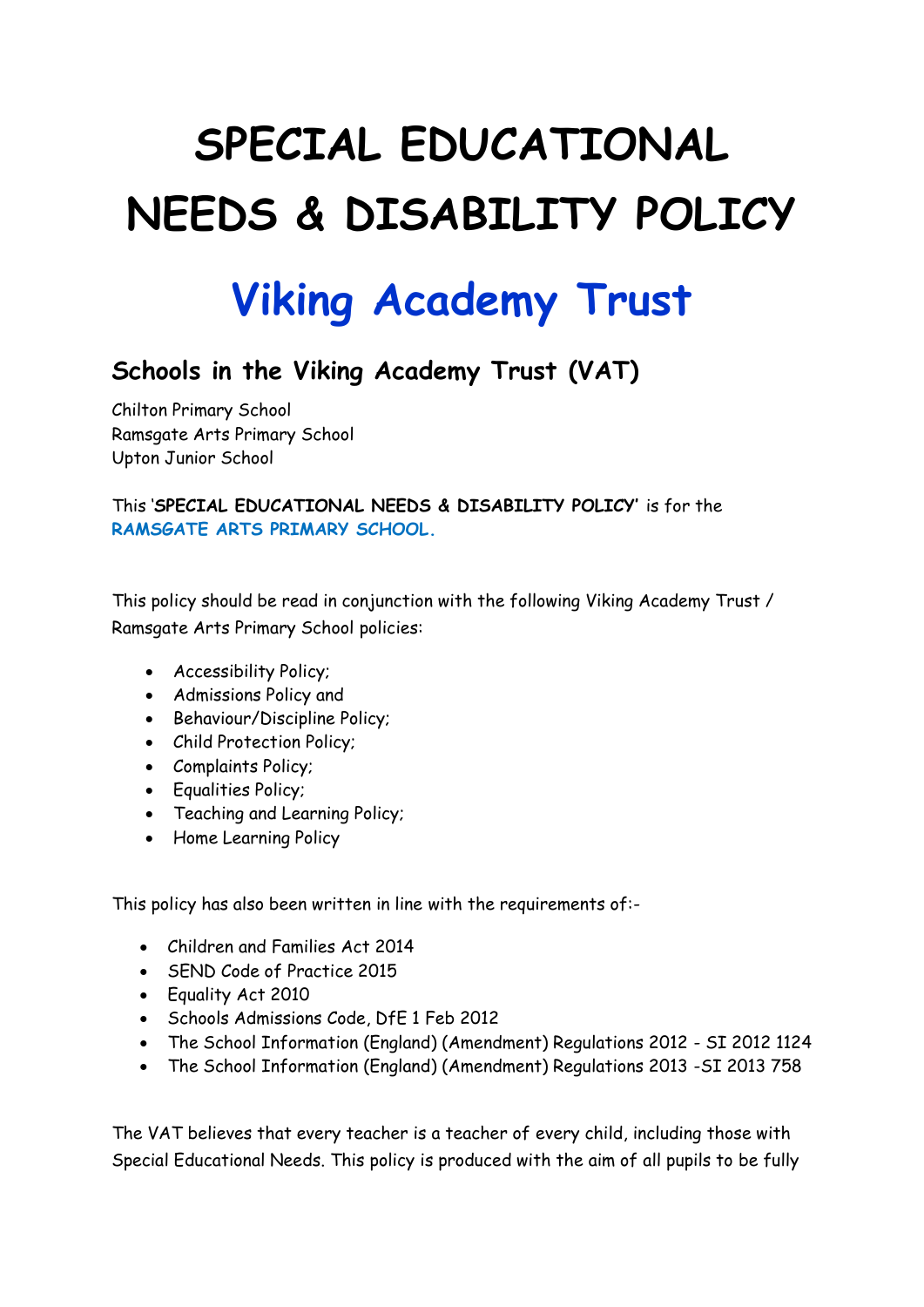included throughout all areas of the trust. We aim to raise the aspirations and expectations of all pupils.

This policy was produced through guidance from key legislation. The policy was then reviewed by the trusts staff, who were able to validate the policy is a true reflection on their classroom practice and school expectations. All parents were invited to a consultation of the policy. Parents, who took part in this consultation, viewed the policy and gave feedback. This resulted in adjustments being made accordingly. Finally, the policy was reviewed and approved by the trustees.

#### **Policy Objectives:**

- To ensure a consistent, whole trust approach
- To ensure needs are identified as early as possible and necessary support is provided
- To encourage children to develop confidence and self esteem
- To allow pupils with special educational needs to join in the activities of the trust schools with pupils who do not have special educational needs.
- To raise expectations and achievement
- To ensure all staff have appropriate understanding to meet the needs of the children

#### **Definition of SEN**

A child or young person has SEN if they have a learning difficulty or disability which calls for special educational provision to be made for him or her.

A child of compulsory school age or a young person has a learning difficulty if he or she:

- (a) Has a significantly greater difficulty in learning than the majority of others of the same age; or
- (b) Has a disability which prevents or hinders him or her from making use of facilities of a kind generally provided for others of the same age in mainstream schools or mainstream post-16 Institutions SEN Code of Practice (2015, p 4)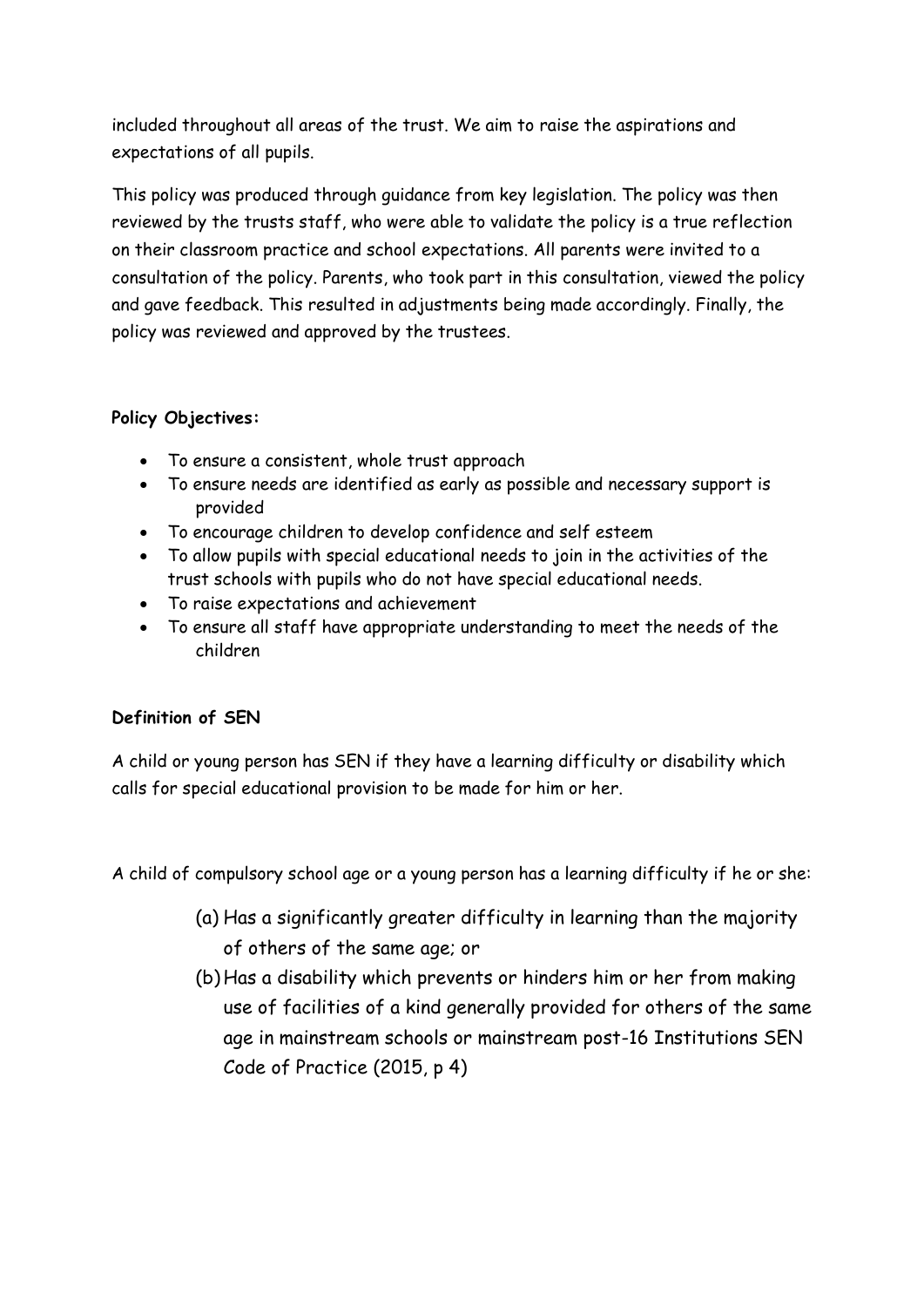#### **Definition of disability**

Many children and young people who have SEN may also have a disability under the Equality Act 2010 – that is 'a physical or mental impairment which has a longterm and substantial adverse effect on their ability to carry out normal day-today activities'. This definition provides a relatively low threshold and includes more children than many realise: 'long-term' is defined as 'a year or more' and 'substantial' is defined as 'more than minor or trivial' SEN Code of Practice (2014, p5)

The trust will have regard to the Special Educational Needs Code of Practice and other relevant legislation when carrying out its duties, identifying pupils with additional educational needs and in removing barriers to learning.

#### **Identification, Assessment and Monitoring of Provision**

At the heart of each school in trust there is a continuous cycle of planning, teaching and assessing which takes account of the wide range of abilities, aptitudes and interests of children. The majority of children will learn and progress within these arrangements. When a child is not making significant rates of progress within their ability, they will receive appropriate additional support.

Each school within the trust will assess each child's levels on entry to ensure they build upon the pattern of learning and experience already established during the child's preschool years. If the child already has an identified additional educational need, this information may be transferred to the school within the trust and the schools SENCO and the child's class teacher will use this information to plan the next steps of the child's learning. The school will work with parents in supporting this.

All pupils are screened (by a games based interactive computer assessment program that lasts approximately 15 minutes) and supported through the Speech Link and Language Link program on entry to the school. For pupils that are identified as having some difficulties in speech and/or language, additional support will be given and parents will be encouraged to work alongside the school in supporting this area of difficulty.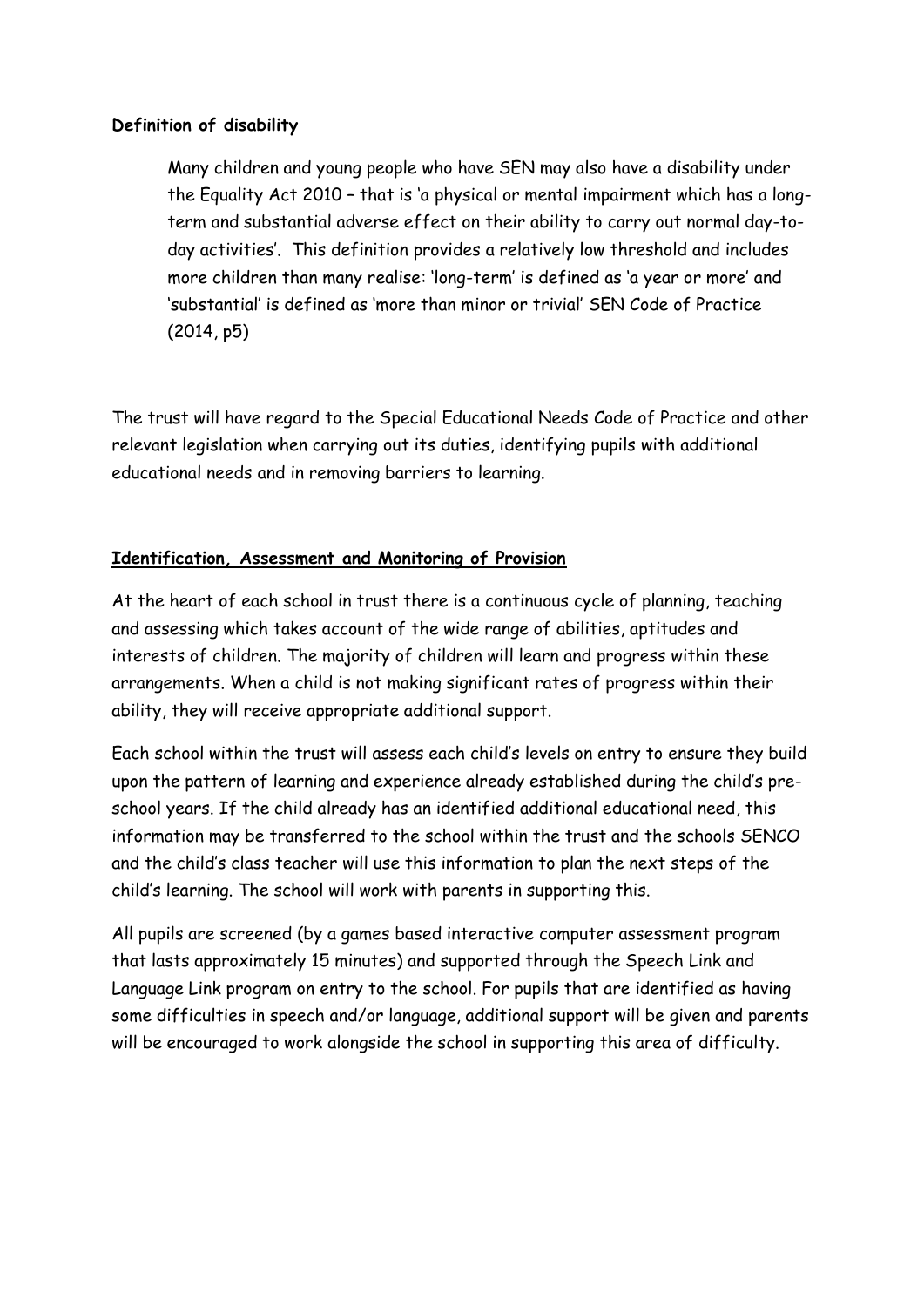#### **Assess, Plan, Do and Review**

All pupils will continue to be monitored throughout their time within the trust and support will be provided, as appropriate, to address any barriers in achieving expected progress.

Each school will record the steps taken to meet the needs of individual children. The Trust-wide SENCO will have responsibility for ensuring that the records are kept and available as needed.

In the SEN Code of practice (2015), there are clear guidelines on the expectations on the type of action that should be taken if a special educational need is identified. These actions form part of a continuous cycle where decisions and actions can be revisited, refined and revised with growing understanding of the pupils' needs and what is required for the pupil to make good progress and secure good progress. This cycle is already part of the ongoing support we provide for all pupils at our schools through our assessment procedures. Each school's system for observing and assessing the progress of individual children will provide information about areas where a child is not progressing satisfactorily. This is outlined through the trusts Teaching and Learning policy.

#### **Working with outside agency**

The VAT will seek advice, guidance and training from outside agencies as appropriate. Agencies that work closely with the trusts schools include speech and language therapy, Child and Mental Health services, School nursing team and specialist teaching services.

It may be necessary for schools within the trust to seek specialist advice regarding an individual child's difficulty. When seeking support from an outside agency, parental involvement is vital and consent from parent will be sought when a referral is made. Pupil's views will also play a vital role when working with outside agencies.

In some situations, a referral direct to the service may be necessary, such as community pediatricians. In other situations, it may be that advice from a variety of professionals may be sought and this will take place through the Local Inclusion Forum Team or Early Intervention Support Service.

Regular meetings and reviews with all outside agencies will take place. Parents and pupils (when appropriate) will be invited to participate.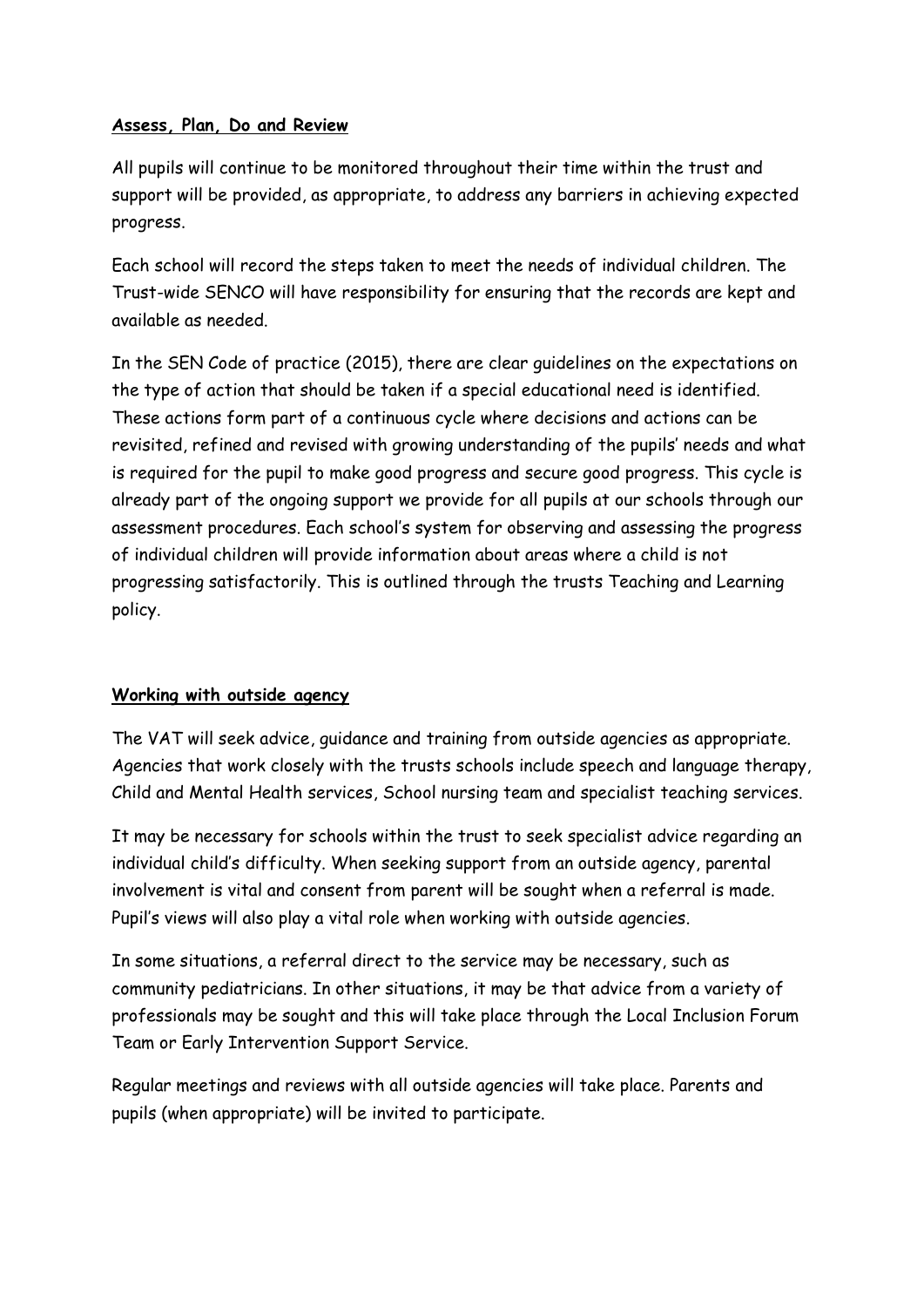#### **Provision Maps**

Class teachers within each school use provision maps to track the additional support they put in place to address when a pupil is making less than expected progress. These maps are shared with the Trust-wide SENCO and leadership team three times a year at pupil progress meetings and recommendations for further support are discussed if necessary. If a pupil continues to require additional support and their learning is not progressing, the SENCO will work with the class teacher and parent to address this. The decision will then be made, with parental involvement, to seek additional support and advice in supporting the pupil's learning and the child will be identified as SEN and placed on the school SEN register.

Class provision maps will outline wave 1 (high quality teaching approaches applied in the classroom), wave 2 (small group support inside or out of the classroom) and wave 3 intervention (independent focused support).

A pupil that is identified as SEN, has a statement of need or an Education Health and Care plan will have a personal provision map and this will be shared with a parent at every meeting, at least three times a year.

#### **School SEN Register**

A child that has been identified as SEN, and therefore required additional support or facilities of a kind that the school do not provide for others of the same age, will be placed on the school SEN register. Pupils will be identified as either SEN or Educational Health Care plan.

Parents will be kept regularly informed of their child's placement on the SEN register and will be notified if the child is removed or added to the register.

When producing the personalised provision map for pupils with special educational needs, a consideration will be made to all stakeholders, including the views of the pupil, parents and class/subject teachers and the assessment information from teachers which will show whether adequate progress is being made. Additional support or advice may be gained if inadequate progress is being made.

The SEN Code of Practice (2014, 6.17) describes inadequate progress thus:

 Is significantly slower than that of their peers starting from the same baseline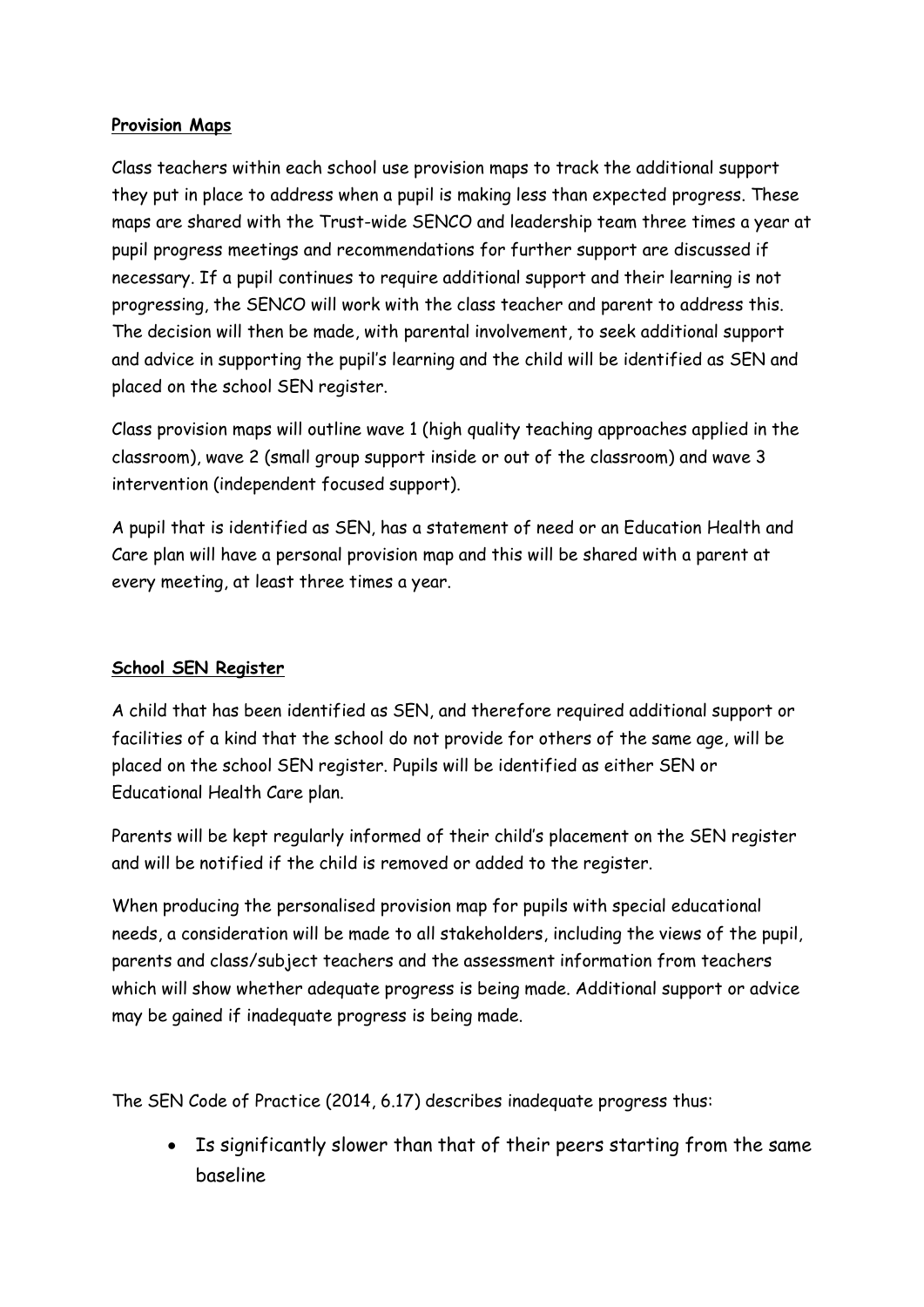- Fails to match or better the child's previous rate of progress
- Fails to close the attainment gap between rate of progress
- Widens the attainment gap

For pupils with or without Education, Health and Care Plan, there will be an annual review of the provision made for the child, which will enable an evaluation of the effectiveness of the special provision. The collation of all annual review evaluations of effectiveness will be reported to the governing body.

#### **Annual review of Education, Heath and Care Plan**

All Education, Health and Care Plan must be reviewed at least annually. Parents, pupil, LEA, school and other professionals involved are invited to consider whether any amendments need to be made to the description of the pupil's needs or to the special educational provision specified in the statement.

At the review in Year 5, the aim should be to give clear recommendations as to the type of provision the child will require at the secondary stage. It will then be possible for the parents to visit secondary schools and to consider appropriate options within the similar timescales to other parents.

#### **Areas of need**

The DfE SEND Code of Practice (2015) identifies that Special Educational Needs and provision can be considered as falling under four broad areas. Many children and young people have difficulties that fit clearly into one of these areas; some have needs that span two or more areas. For others the precise nature of their need may not always be clear. These areas are:

**Communication and interaction**- a child may have difficulties in one or more areas of speech, language and communication.

**Cognition and learning**- A child may have difficulties that result in them learning at a slower pace than other children and they may have greater difficulties than their peers in acquiring basic literacy and numeracy skills or in understanding concepts.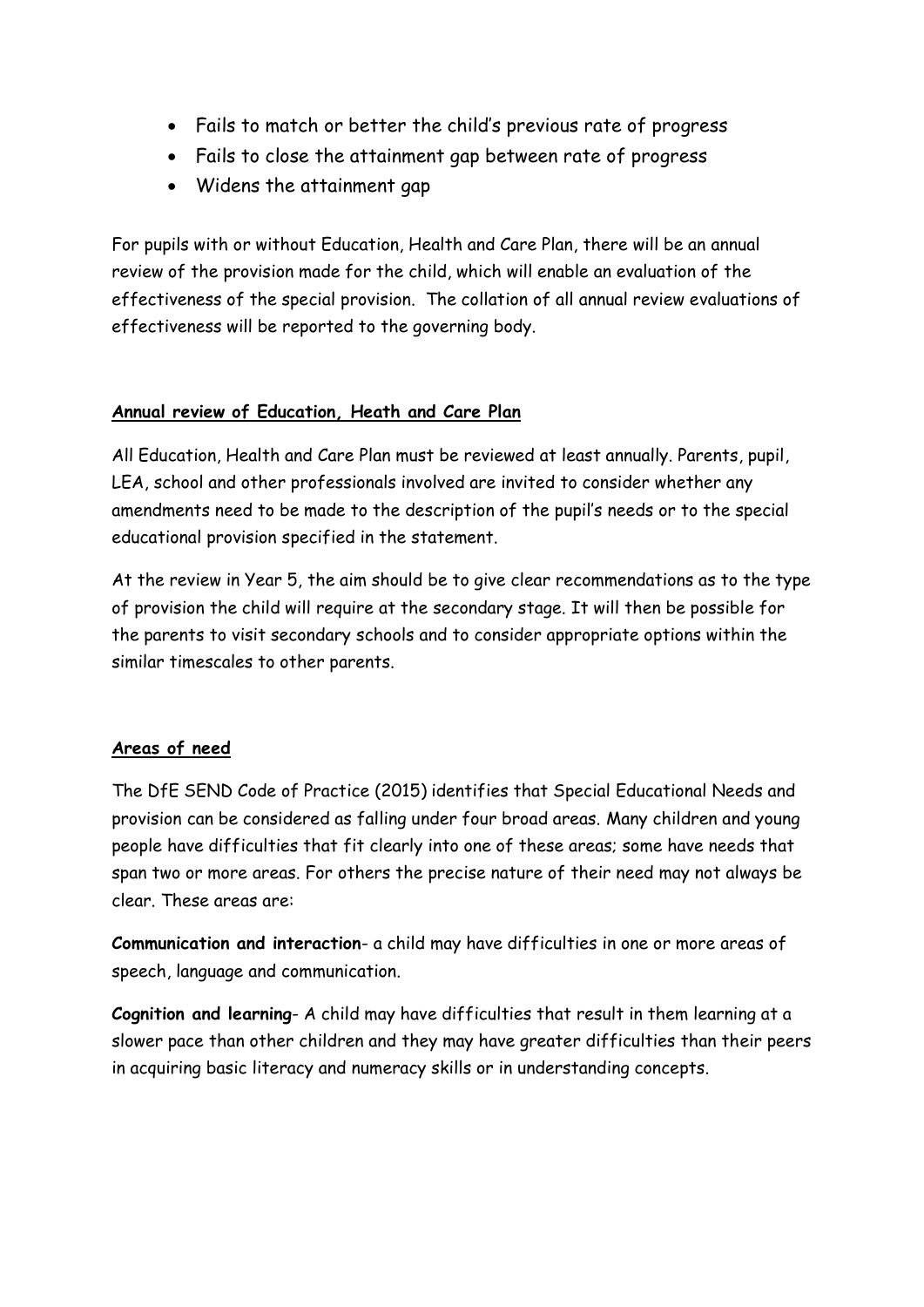**Social, mental and emotional health** – For some children and young people difficulties in their emotional and social development can mean that they require additional and different provision in order for them to achieve.

**Sensory and/or physical needs** – There is a wide range of sensory or physical difficulties that can affect children and young people. Some may require minor adaptations. School will use guidance on reasonable adjustments (Equality Act 2010) when supporting pupils with sensory and/ or physical needs.

#### **Teaching pupils with Special Educational Needs (SEN)**

High quality teaching, differentiated for individual pupils, is the first step in responding to pupils who have or may have SEN. Additional intervention and support cannot compensate for a lack of good quality teaching. At each school within the trust we regularly and carefully review the quality of teaching for all pupils, including those at risk of underachievement. This includes reviewing and, where necessary, improving, teachers' understanding of strategies to identify and support vulnerable pupils and their knowledge of the SEN most frequently encountered.

In the trust the aspiration is for all teaching to be judged Outstanding.

We follow the Mainstream Core Standards advice to ensure that our teaching conforms to best practice.

In meeting the Mainstream Core Standards, the schools within the trust employ additional teaching approaches, as advised by internal and external assessments for example, one to one support, precision teaching, language for learning strategies, small group teaching and use of ICT software learning packages. These are delivered by additional staff employed through the funding provided to the school as 'notional SEN funding'

Schools within the trust follow the advice in the Mainstream Core Standards on how to adapt the curriculum and the learning environment for pupils with special educational needs. We also incorporate the advice provided as a result of assessments, both internal and external, and the strategies described in statements of special educational needs / Education, Health and Care Plans.

Further information regarding the teaching strategies and accessibility, as well as improvements that have been made in the school, can be seen in the accessibility policy and teaching and learning policy.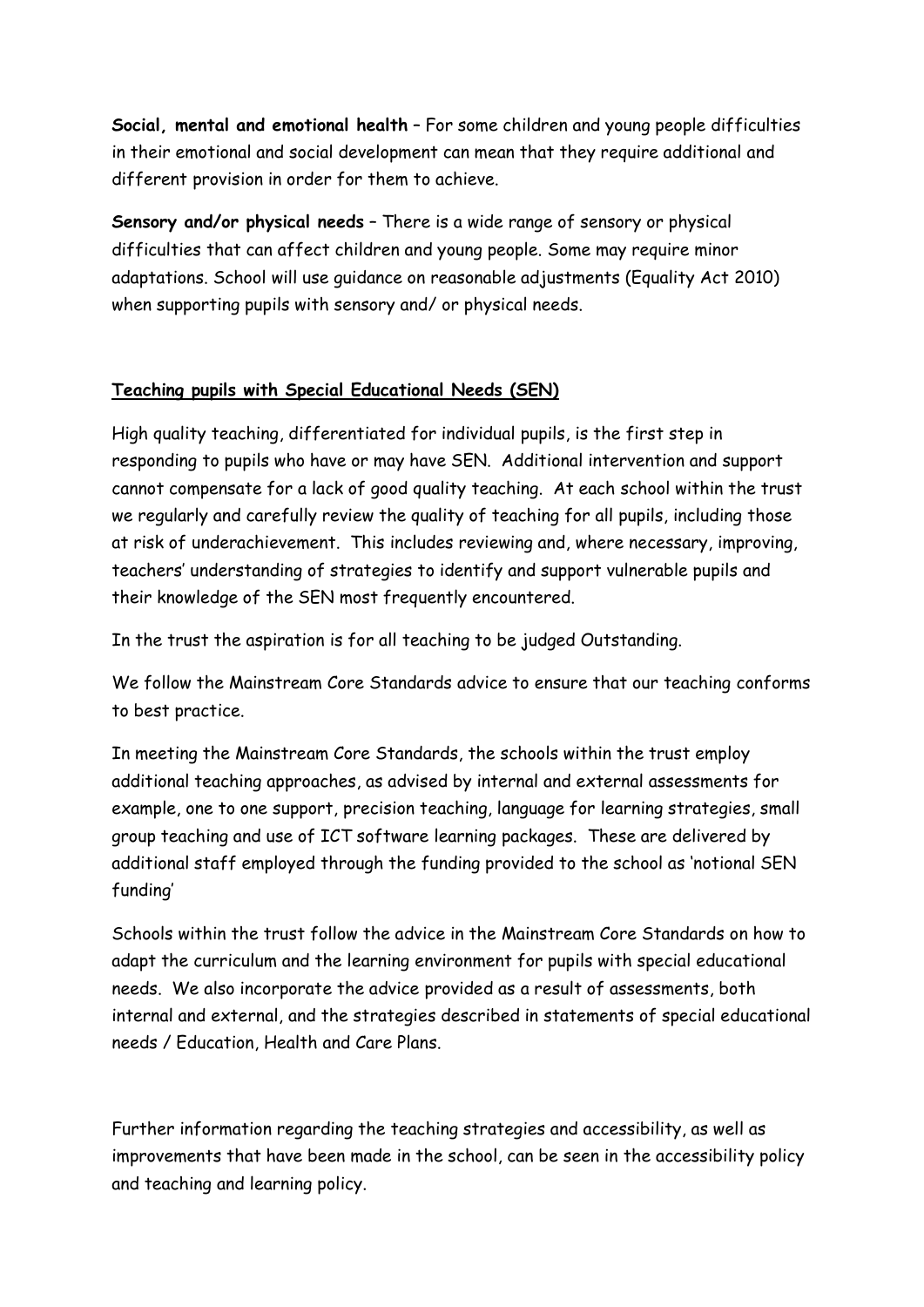As part of our budget, we receive 'notional SEN funding'. This funding is used to ensure that the quality of teaching is good or better in the trust and that there are sufficient resources to deploy additional and different teaching for pupils requiring SEN support. The amount of support required for each pupil to make good progress will be different in each case and school and this will be recorded on the class or personal provision map. In very few cases a very high level of resource is required. The funding arrangements require schools to provide up to £6000 per year of resource for pupils with high needs, and above that amount, the Local Authority should provide top up to the school, KCC's Schools Funding Forum is currently developing a system for this, which will be implemented in April 2015.

#### How the trust enables pupils with special educational needs to engage in activities within each school (including physical activities) together with children who do not have special educational needs

All clubs, trips and activities offered to pupils are available to pupils with special educational needs, either with or without an Education, Health and Care Plan. Where it is necessary, the individual school will use the resources available to it to provide additional adult support to enable the safe participation of the pupil in the activity.

#### Viking Academy Trustees and Local Governors

The VAT trustees designated responsibility for SEND to Local Advisory Bodies (LABs). The Ramsgate Arts Primary School LAB has a duty to ensure that the necessary provision is made for a pupil with SEN within the Viking school.

To achieve this, appointed local governors have regular meetings with the Trust-wide SENCO to monitor and evaluate the provision within school. The Local Governors, along with the SENCO, are responsible for ensuring resources are prioritized and allocated appropriately and funding for SEN is used effectively.

Training of staff in relation to children and young people with special educational needs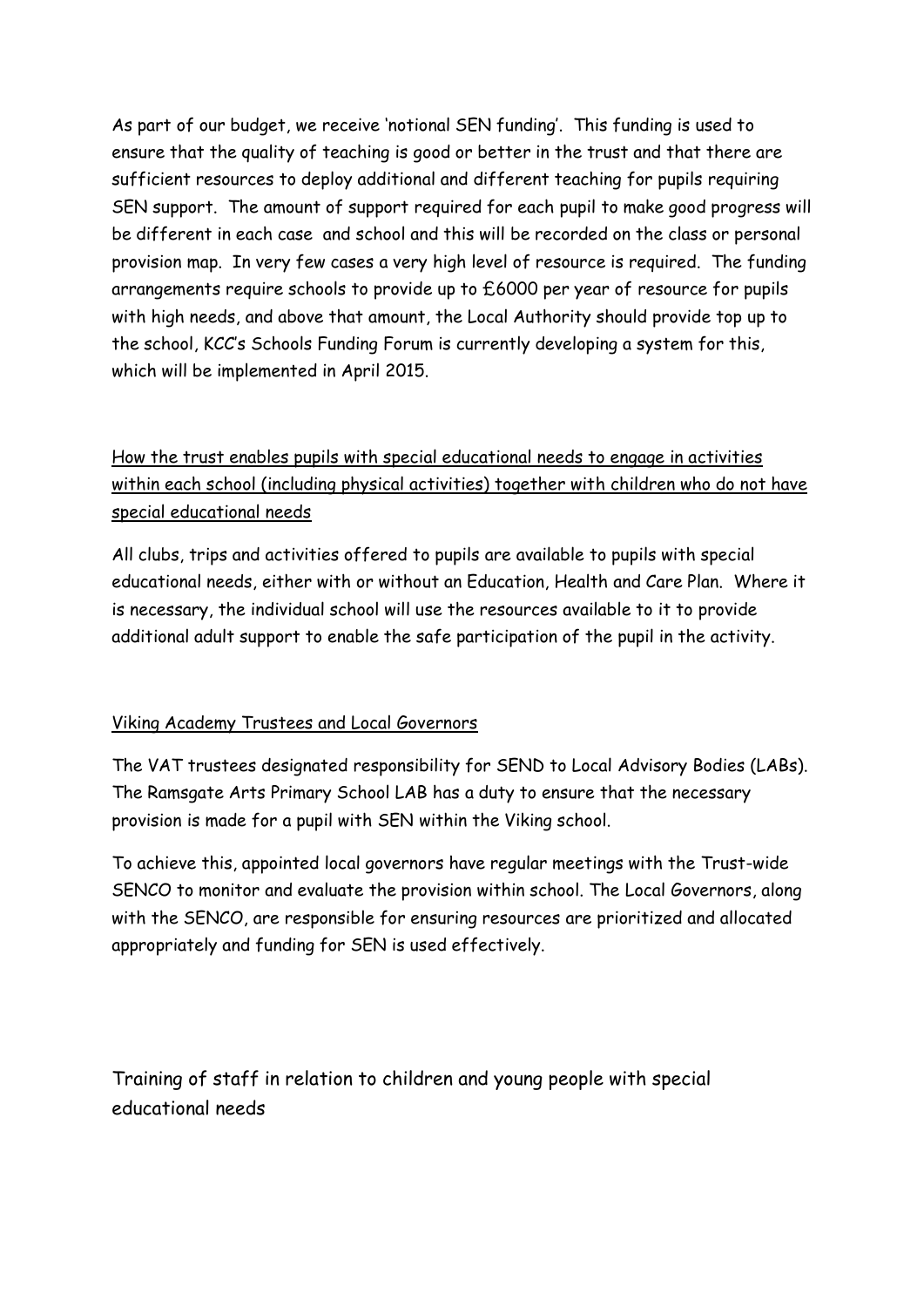All staff within the trust will receive a variety of training which is used across the school and includes:

- Dyslexia friendly classrooms (for example using reading rulers, coloured paper/overlays or computer screens)
- Autism Spectrum Disorder
- Language for Learning (strategies to support pupils with difficulties in social, communication and language processing)
- Speech-Link (used to support pupils with speech pronunciation)
- Language Link (to support pupils in using language correctly, such as pronouns, tenses and language structure).
- Inclusive classroom practice (for example class teachers use visual timetables, visual cues, use timed warning for change of activity.)
- Positive Handling Strategies (for example strategies to calm down and support challenging behaviour)

Where a training need is identified, we will find a provider who is able to deliver it. Training providers we can approach include; local special schools, educational psychologist, speech and language therapist, occupational therapists, physiotherapist, dyslexia specialists and specialist teaching services. The cost of training is covered by the notional SEN funding.

#### **The Trust-wide Special Educational Needs Co-ordinator**

The VAT employs a Trust-wide SENCO to work across the Viking Schools and lead on SEND provision. The SENCO is supported by the inclusion team in managing the inclusion of all pupils within the school. The team will: liaise with class teachers and TAs; monitor progress and support for all pupils; provide frequent meetings with parents and staff and address training needs.

Amongst the Inclusion Team and the staff is a wide range of knowledge and expertise in a variety of areas of additional needs that is shared amongst all staff as required. These expertise include; speech and language, ASD, ADHD, Dyslexia, Dyscalculia, memory difficulties, behavior difficulties, parenting support and many others.

#### **Single Equality & disability**

VAT holds a disability and equality policy. This policy provides further guidance on the support offered to pupils that are identified as having a disability and who have been placed on the school's special educational needs register. Each trust school have a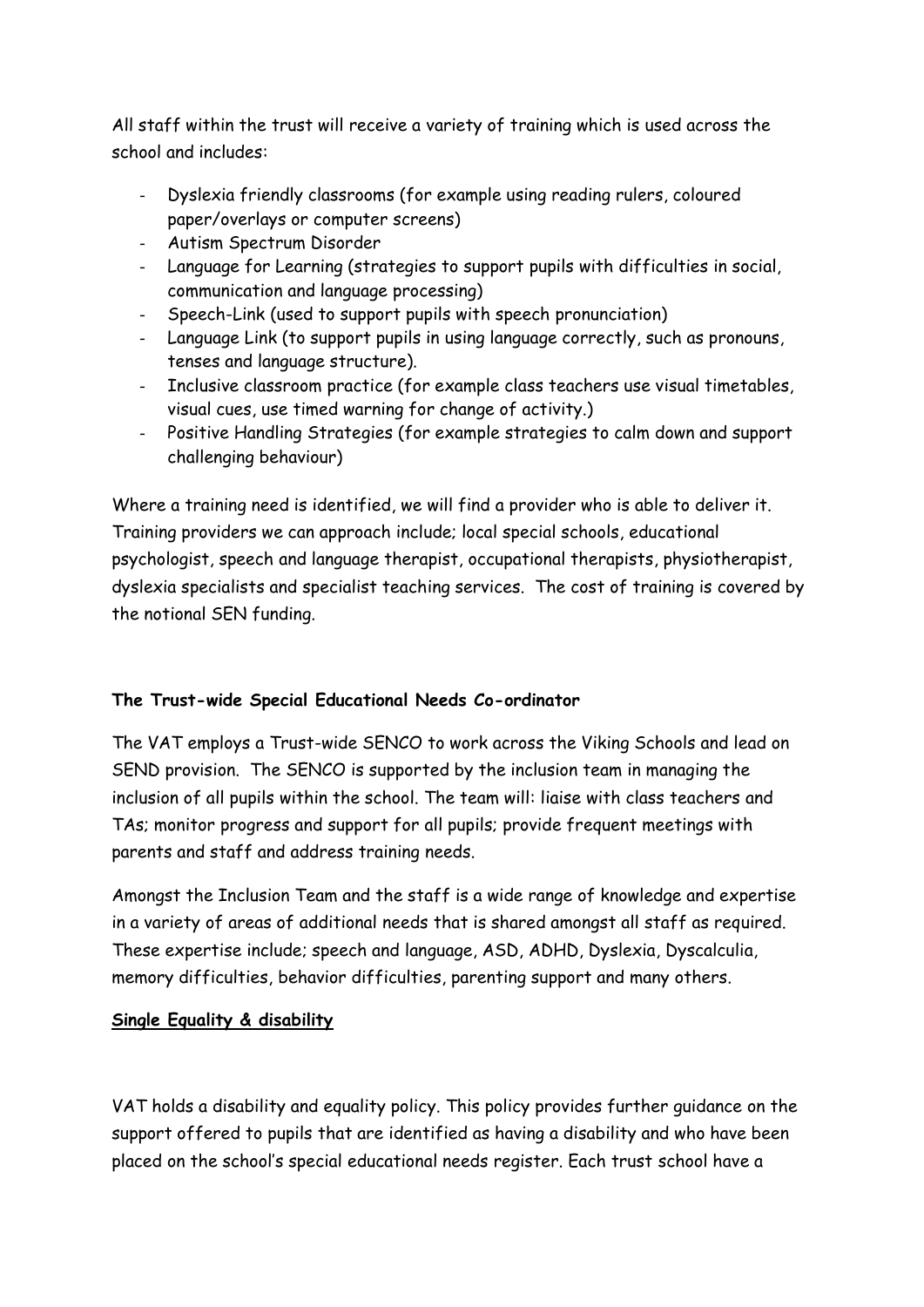responsibility to not discriminate against disabled pupils by not treating them less favorable and to make reasonable adjustments to avoid putting pupils at a substantial disadvantage.

How the Viking Academy Trustees/local Governors involve other bodies, including health and social services bodies, local authority support services and voluntary organisations, in meeting the needs of pupils with special educational needs and in supporting the families of such pupils?

The Trustees/Local Governors have engaged with the following bodies:-

- Free membership of LIFT for access to specialist teaching and learning service
- Access to Educational Psychology
- Access to local authority's service which include Speech and Language Therapy Services / Occupational Therapy Services / Physiotherapy Services for pupil with requirement for direct therapy or advice
- Membership of professional networks for SENCO eg SENCO forum

#### Support services for the parents of pupils with special educational needs

Each of the trust schools actively seeks to involve parents with all stages of their child's learning and development. The learning Mentors/ Well-Being Assistant will work closely with families that may be experiencing various difficulties or challenges.

In addition to the support provided by school, there are a variety of services available to support families.

Kent Parent Partnership Service (KPPS) provides free, impartial, confidential, advice, support and options around educational issues for parents who have children with special educational needs or disabilities (0-19years). They empower parents to play an active and informed role in their child's education. They can be contacted on

**HELPLINE: 03000 41 3000**

**Office: 0300 333 6474 and**